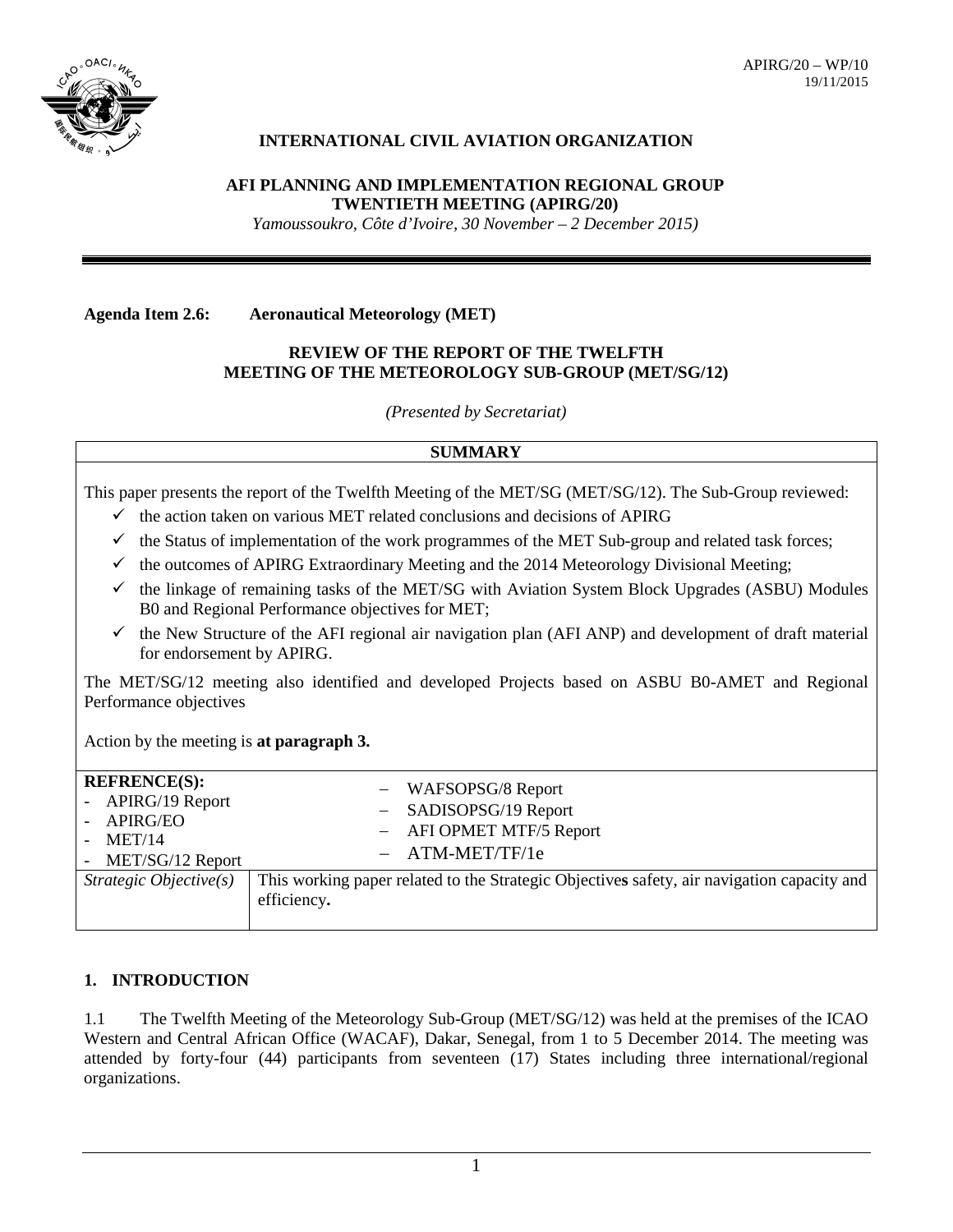1.2 The MET/SG/10 was chaired by Ms. G.E. Khambule, Senior Manager, Aviation Weather Centre, South African Weather Service.

# **2. DISCUSSION**

2.1 The following issues were given particular attention by the MET Sub-Group.

# *Status of implementation of the MET/SG work programme*

2.2 Under this Agenda item, the MET/SG meeting recalled that Decision EO/03 of APIRG Extraordinary meeting (APIRG/EO) called for the APIRG contributory bodies including the MET/SG to "*continue to implement the work programmes as previously endorsed by APIRG; and carry out necessary action to facilitate the operationalization of the new organizational structure and working methods of the APIRG, including reformulation of existing activities that continue to have relevance, into the projects management formats, to be presented for endorsement by the next meeting of the Group*." The Sub-group therefore, reviewed the status of implementation of its work programmes and associated Task Forces as provided in the MET/SG/12 report, including:

- $\checkmark$  the status of implementation of the AFI OPMET Management Task Force (MTF) work Programme,
- $\checkmark$  the status of implementation of the tasks and Terms of reference of the Air Traffic Management and Meteorology Task Force (ATM/MET/TF);
- $\checkmark$  Summary of recent and forthcoming developments to the WAFS and SADIS;
- $\checkmark$  air navigation deficiencies in the MET field;
- $\checkmark$  the status of implementation of APIRG/19 Decisions and Conclusions related to MET; and
- $\checkmark$  the status of implementation of the Meteorological Sub-Group (MET/SG) work programme.

2.3 On the basis of the reviewed air navigation deficiencies in the MET field, the summary of recent and forthcoming developments to the WAFS and SADIS, the status of implementation of the Decisions/Conclusions and work programmes of the MET/SG, MTF and ATM/MET/TF, the Sub-group prepared a status of implementation of its work programme given in **Appendix 10A** to this paper.. In this regard, the MET/SG formulated the following draft Decision:

# **DRAFT DECISION 20/XX: STATUS OF IMPLEMENTATION OF THE MET/SG WORK PROGRAMME**

**That, the information given in Appendix 10A to this working paper, is endorsed as the Status of Implementation of the Work Programme of the AFI Meteorological Sub-Group (MET/SG) to be considered in the work programme of the new APIRG Infrastructure and Information Management Sub-group (IIM/SG).**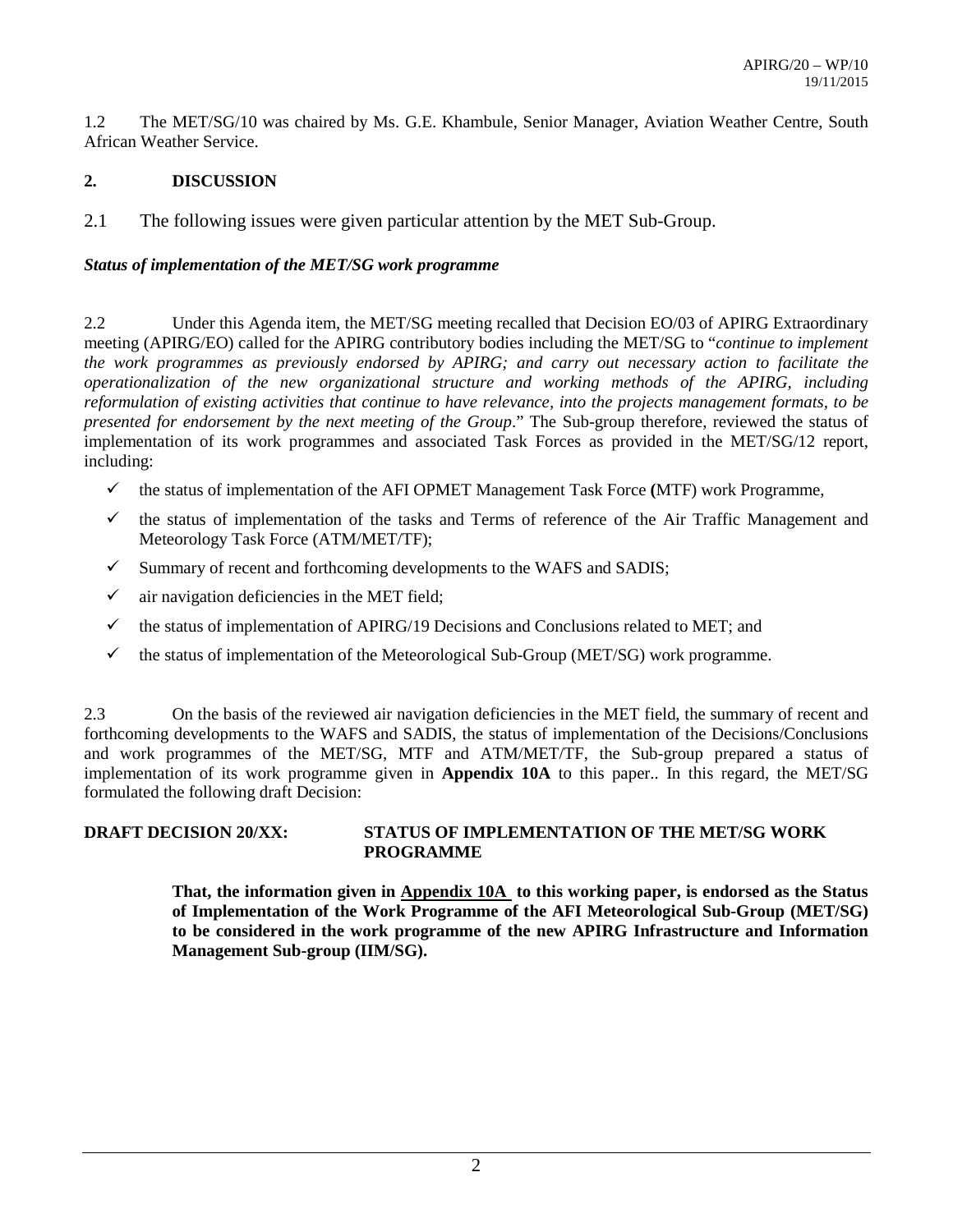#### *Linkage of remaining tasks of the MET/SG with Aviation System Block Upgrades (ASBU) Modules B0 and Regional Performance objectives for MET*

2.4 The MET/SG meeting noted that APIRG/19 meeting adopted the Air Navigation System Implementation Action Plan for the Africa and Indian-ocean (AFI) region, which establishes the prioritization of Aviation System Block Upgrades (ASBU) Block0 Modules, proposes the Air Navigation Report Forms (ANRFs) and defines the performance-based planning framework for the AFI region.

2.5 The Sub-group meeting reviewed the ANRF related to B0-AMET in the AFI Air Navigation System Implementation Action Plan, as indicated in **Appendix 10B** to this working paper, based on ASBU module B0- AMET elements (GANP, Doc 9750) and on the remaining tasks of the MET/SG. In this regard, the MET/SG formulated the following draft conclusion:

## **DRAFT CONCLUSION 20/:XX AFI AIR NAVIGATION REPORT FORM (ANRF) FOR B0-AMET MODULE**

## **That, the information given in Appendix 10B to this working paper, is endorsed as the updated Air Navigation Report Form (ANRF) for ASBU B0-AMET module in the AFI region.**

# *Relationship between MET related AFI PFFs and ASBU B0-AMET*

2.6 The Sub-group meeting noted that ASBU module Block0-AMET (B0-AMET) is defined in the GANP (Doc 9750) as a Global, regional and local meteorological information provided by world area forecast centres, volcanic ash advisory centres, tropical cyclone advisory centres, aerodrome meteorological offices and meteorological watch offices in support of flexible airspace management, improved situational awareness and collaborative decision-making and dynamically optimized flight trajectory planning. The MET/SG further noted that aeronautical meteorology (MET) is a thread running through ASBU performance improvement area titled "Globally Interoperable Systems and Data" and that, through future system-wide information management (SWIM), MET information would be a key enabler to the realization of a globally harmonized, interoperable air traffic management system. Therefore, Recommendation 1/1 of MET/14 approved by ICAO Air Navigation Commission (ANC), called for updating the GANP and ASBU methodology to reflect ASBU MET module dependencies on other modules.

2.7 Based on available information provided in the MET/SG12 report, the MET/SG developed an amendment proposal to Appendix C of the Air Navigation System Implementation Action Plan adopted by APIRG/19 meeting, as provided in **Appendix 2.6C** to this paper. In this regard, the Sub-group formulated the following draft decision:

## **DRAFT DECISION 20/XX: AMENDMENT TO THE AFI AIR NAVIGATION SYSTEM IMPLEMENTATION ACTION PLAN, APPENDIX C**

## **That the AFI Air Navigation System Implementation Action Plan, Appendix C be amended as proposed in Appendix 10C to this paper.**

2.8 The Sub-group was presented with the status of implementation of the B0-AMET module by ASECNA States and proposed actions for further implementation, and commended ASECNA and its member States for ongoing actions in the implementation of the ASBU module B0- AMET in accordance with the AFI air navigation system implementation Action Plan.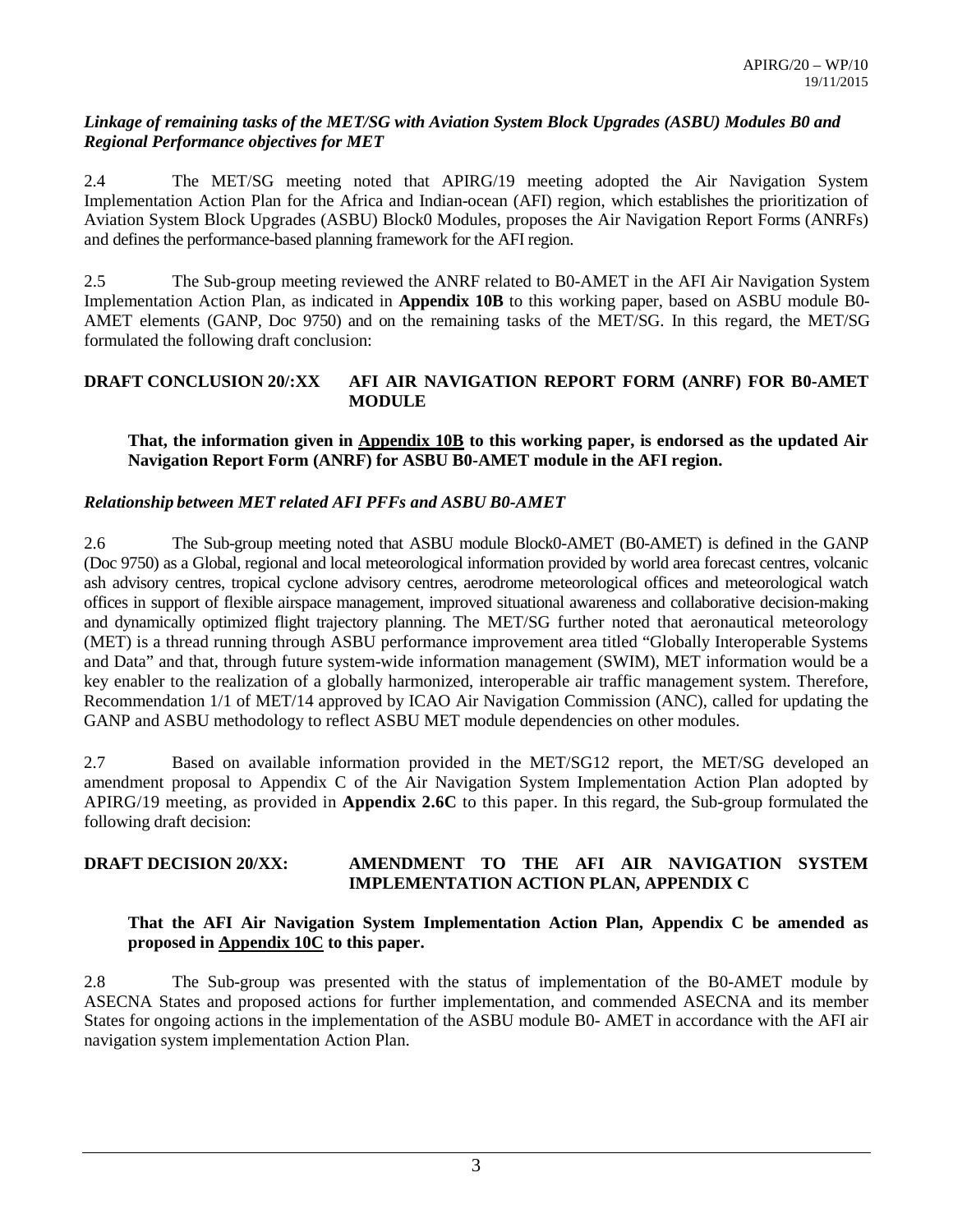## *Review of the New Structure of the AFI Regional Air Navigation Plan (AFI ANP) and Development of Draft Material for endorsement by APIRG.*

2.9 The Sub-group reviewed the new Air Navigation Plan structure and developed relevant draft material for endorsement by the APIRG to be discussed under Agenda item 3 of this meeting.

# *Identification and development of MET related APIRG Projects*

2.10 The Sub-Group reviewed the work implicated in the ASBU Block 0 Modules and Regional Performance Objectives adopted by APIRG at its Nineteenth meeting in 2013, as well as its remaining tasks, and agreed on a list of Projects related to the mandate of the IIM/SG to be discussed under Agenda item 4 of this meeting.

# *Review of the Outcome of the 2014 Meteorology Divisional Meeting (Montréal, Canada, 7 – 18 July 2014)*

2.11 Under this Agenda item, the Sub-Group was informed of the outcome of the Meteorology (MET) Divisional Meeting in 2014 (MET/14), was conjointly held with the 15th Session of the World Meteorological Organization (WMO) Commission for Aeronautical Meteorology (CAeM). The report of MET/14 is available on the ICAO secure website.

2.12 The Sub-group noted that the MET/14 meeting recommended ICAO to urge States to ensure that the personnel performing safety oversight functions of the aeronautical meteorological service are adequately qualified and competent, thus meeting the requirements of Annex 19, and to develop appropriate guidance material to assist States with regard to the oversight of aeronautical meteorological service provision. In this regard, the MET/SG meeting formulated the following draft conclusion.

## **DRAFT CONCLUSION 20/XX: QUALIFICATION OF PERSONNEL PERFORMING SAFETY OVERSIGHT FUNCTIONS OF THE AERONAUTICAL METEOROLOGICAL SERVICE**

**That, personnel performing safety oversight functions of the aeronautical meteorological service in the AFI region, is adequately qualified and competent as stipulated in Annex 19 to the Chicago convention.**

2.13 To allow a greater involvement of the AFI region in the activities of future expert groups proposed by the MET/14, the MET/SG meeting formulated the following draft Conclusion:

# **DRAFT CONCLUSION 20/XX: PARTICIPATION IN THE ACTIVITIES OF THE FUTURE EXPERT GROUP ON THE IMPLEMENTATION OF MET RELATED SWIM ACTIVITIES**

**That, AFI States be encouraged to participate in the activities of the future Expert Group on the implementation of the system wide information management** (**SWIM) in the MET field.**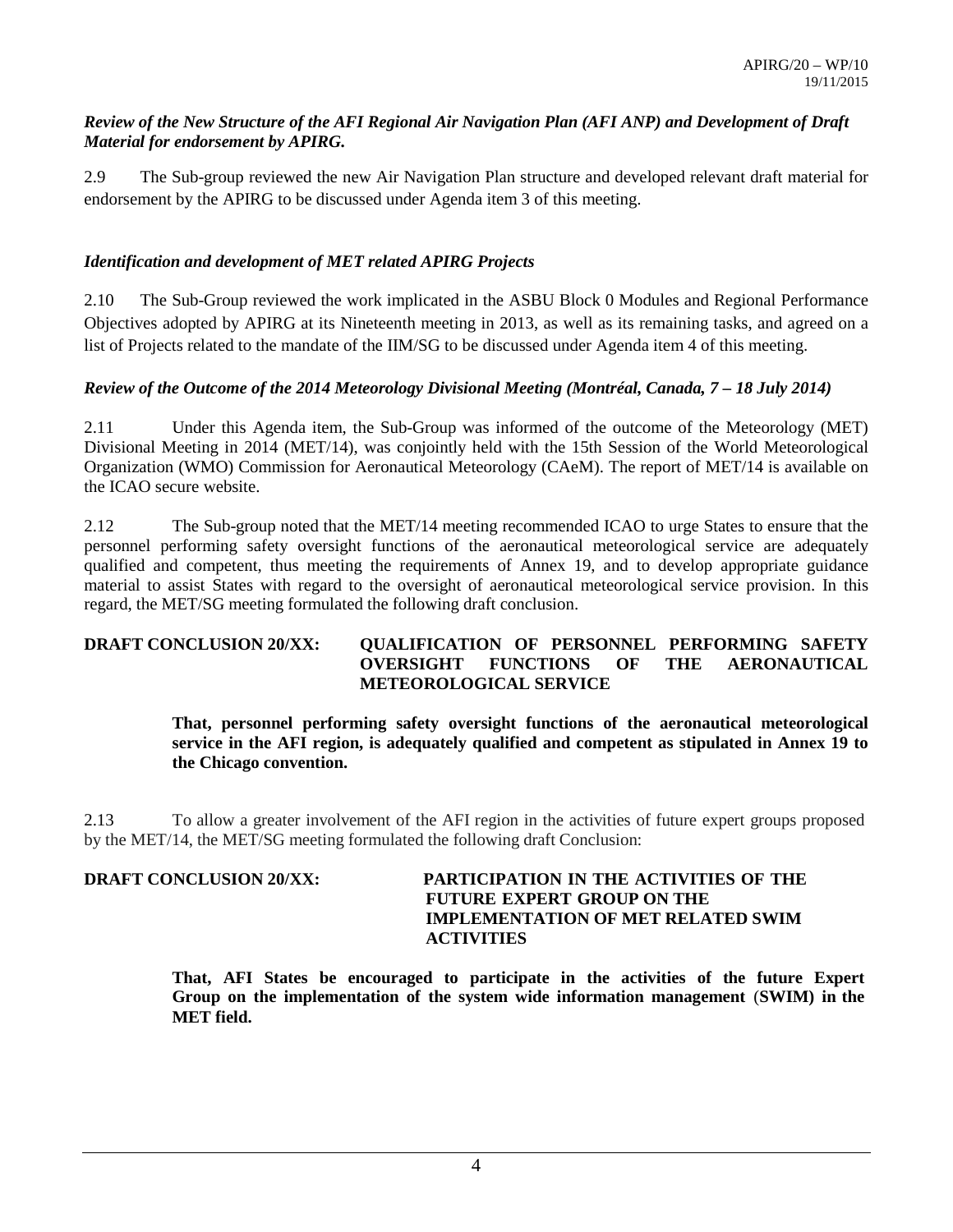2.14 The ICAO Council, at the fourth meeting of its 203rd Session on 3 November 2014, and the Air Navigation Commission at the seventh meeting of its 197th Session on 30 September 2014, under authority delegated by the Council, took action on the recommendations of the Meteorology Divisional Meeting (2014) (MET/14), by allocating a follow-up responsibility to the ICAO Secretariat for all 29 recommendations of the MET/14 meeting, except Recommendation 5/1 for which the Council agreed that it would be transmitted to Contracting States and relevant international organizations for any comments, together with the Commission's comments and proposals thereon. Following receipt of these comments, a further review will be conducted by the Commission, which will then present its final proposals to the Council for adoption of amendments to Annex 3 — *Meteorological Service for International Air Navigation*, Annex 11 — *Air Traffic Services,* the *Procedures for Air Navigation Services — Air Traffic Management* (PANS-ATM, Doc 4444) and the *Procedures for Air Navigation Services — ICAO Abbreviations and Codes* (PANS-ABC, Doc 8400).

## *Summary of recent and forthcoming developments to the WAFS and SADIS*

2.15 The WAFC London Provider State (UK) presented the MET/SG meeting with developments to the WAFS since the MET/SG/11 meeting (8-10 July 2013, Nairobi, Kenya). The Sub-group noted that the World Area Forecast Operations Group (WAFSOPSG) held its 8<sup>th</sup> meeting from 2 to 5 September 2013 the report of which is available through the following link: <http://www.icao.int/safety/meteorology/WAFSOPSG/Pages/default.aspx>

2.16 The MET/SG noted that the WAFCs had produced a training module regarding the use of WAFS gridded CB, icing and turbulence forecasts. This guidance was provided via the internet with an English language voiceover. In addition, ICAO had provided PDF versions of the training module with the text translated into Arabic, Chinese, English, French, Russian and Spanish languages. The training module and the related PDFs are supplemental to the existing guidance material ['Guidance on the Harmonized WAFS Grids for Cumulonimbus](http://www.icao.int/safety/meteorology/WAFSOPSG/Guidance%20Material/Guidance%20on%20the%20Harmonized%20WAFS%20Grids%20for%20Cumulonimbus%20Cloud,%20Icing%20and%20Turbulence%20Forecasts%20-%2011%20September%202012.pdf)  [Cloud, Icing and Turbulence Forecasts'](http://www.icao.int/safety/meteorology/WAFSOPSG/Guidance%20Material/Guidance%20on%20the%20Harmonized%20WAFS%20Grids%20for%20Cumulonimbus%20Cloud,%20Icing%20and%20Turbulence%20Forecasts%20-%2011%20September%202012.pdf) which is available at:

[http://www.icao.int/safety/meteorology/WAFSOPSG/Pages/GuidanceMaterial.aspx.](http://www.icao.int/safety/meteorology/WAFSOPSG/Pages/GuidanceMaterial.aspx)

2.17 The MET/SG meeting learned with appreciation that, in response to Conclusion 16/49 of APIRG 16 meeting, a training workshop on the above mentioned guidance, was provided by ICAO regional office, Dakar, with advice from the WAFC London, to French speaking AFI States from 21 to 23 April 2014, in Niamey, under the kind invitation of the Republic of Niger.

2.18 The MET/SG meeting noted that WAFC London had made available (from  $8<sup>th</sup>$  July 2014) verification data for WAFS GRIB2 CAT and CB. The information can be obtained from the "WAFC London Performance Indicators" webpage: [http://www.metoffice.gov.uk/aviation/responsibilities/icao.](http://www.metoffice.gov.uk/aviation/responsibilities/icao) The meeting was advised that the verification data should be used in conjunction with the guidance material mentioned above. The MET/SG meeting encouraged AFI States to obtain verification of WAFS data.

2.19 With regard to the recent and forthcoming developments to the SADIS and WAFS summarized above, the MET/SG meeting formulated the following draft Conclusion:

## **DRAFT CONCLUSION 20/XX: ACTION BY AFI STATES TO PREPARE FOR RECENT SADIS AND WAFS DEVELOPMENTS**

**That,** 

**a) AFI States are encouraged to regularly obtained information on the verification of WAFC London GRIB2 CAT and CB forecast data;**

**b) SADIS Users in the AFI region,**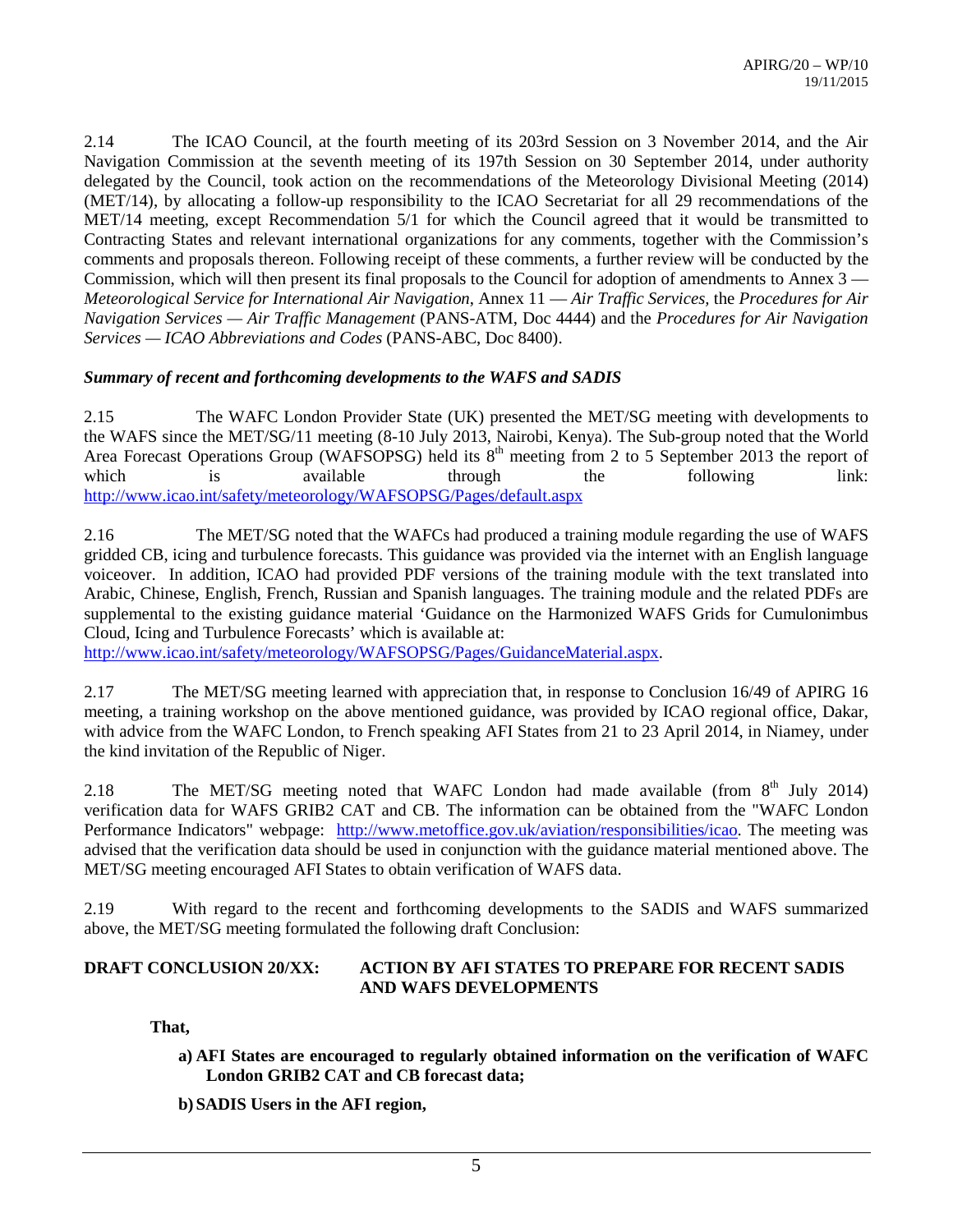- **1) To contact their SADIS Workstation software provider to seek information regarding future updates and to take advantage of the enhancements including the provision of traditional alphanumeric OPMET data at 1 minute intervals.**
- **2) are encouraged to establish and regularly test backup accounts with WAFC Washington, to be used in the event that their normal service in accordance with the AFI ANP, is not available.**

## *Air navigation deficiencies in the MET field*

2.20 The MET/SG meeting recalled that the list of deficiencies in the MET field had been reviewed and updated based on the uniform methodology approved by the ICAO Council for identification, assessing, tracking and reporting of deficiencies of air navigation systems. In analysing the updated list of deficiencies, the Sub-Group observed the following:

- a) The deficiencies in the MET field, were identified in only 24 States visited;
- b) Lack of certified **QMS** in 23 States/24 (Angola, Burundi, Cape Verde, Chad, Cameroon, Congo, Djibouti, Gambia, Ghana, Guinea, Guinea Bissau, Lesotho, Liberia, Mauritania, Niger, DRC, Sao Tome and Principe, Senegal, Sierra Leone, Somalia, Togo and Zambia);
- c) Lack of use of quality WAFS products (no **SADIS** station) in 5 States/24 (Djibouti, Liberia, Nigeria (Kano), Sao Tome and Principe and Sierra Leone;
- d) Lack of issuance of aerodrome forecasts (**TAF**) in 3 States/24 (Angola, Burundi and Sao Tomé and Principe;
- e) Lack of issuance of aerodrome warnings (**AD WRND**) in 4 States/24 (Djibouti (Djibouti), Guinea (Conakry), DRC (Kinshasa) and Sao Tome and Principe (Sao Tome);
- f) Lack of issuance of wind shear warnings and alerts (**WS WRND**) while experienced by aircraft in 4 States/24 (Djibouti (Djibouti), Guinea (Conakry), DRC (Kinshasa) and Sao Tome and Principe (Sao Tome).

2.21 The MET/SG meeting was apprised on developments with regard to implementation of QMS for MET service (QMS/MET) and was pleased to note that aerodromes of 17 ASECNA Member States under the Agency's responsibility including that of the States listed under item b) above had been certified. Regarding issuance of TAF, Dakar RODB informed the meeting that TAF were being received from the States listed under item d) above. The MET/SG meeting then agreed that ASECNA and the concerned States should confirm the QMS certification and issuance of TAF respectively through letters to ICAO to enable updating the list of deficiencies accordingly.

2.22 In addition, the Sub-group meeting noted the following MET deficiencies collected from the reports of the annual SIGMET tests and from other sources:

a) Lack of issuance of **SIGMET:** 6 MWOs/28 have never issued any SIGMET during AFI SIGMET Tests: (Angola (Luanda), Ethiopia (Addis Ababa), Namibia (Windhoek), Tanzania (Dar Es Salaam), Zambia (Lusaka) and Zimbabwe (Harare) – *Source: 2013 SIGMET TEST report*);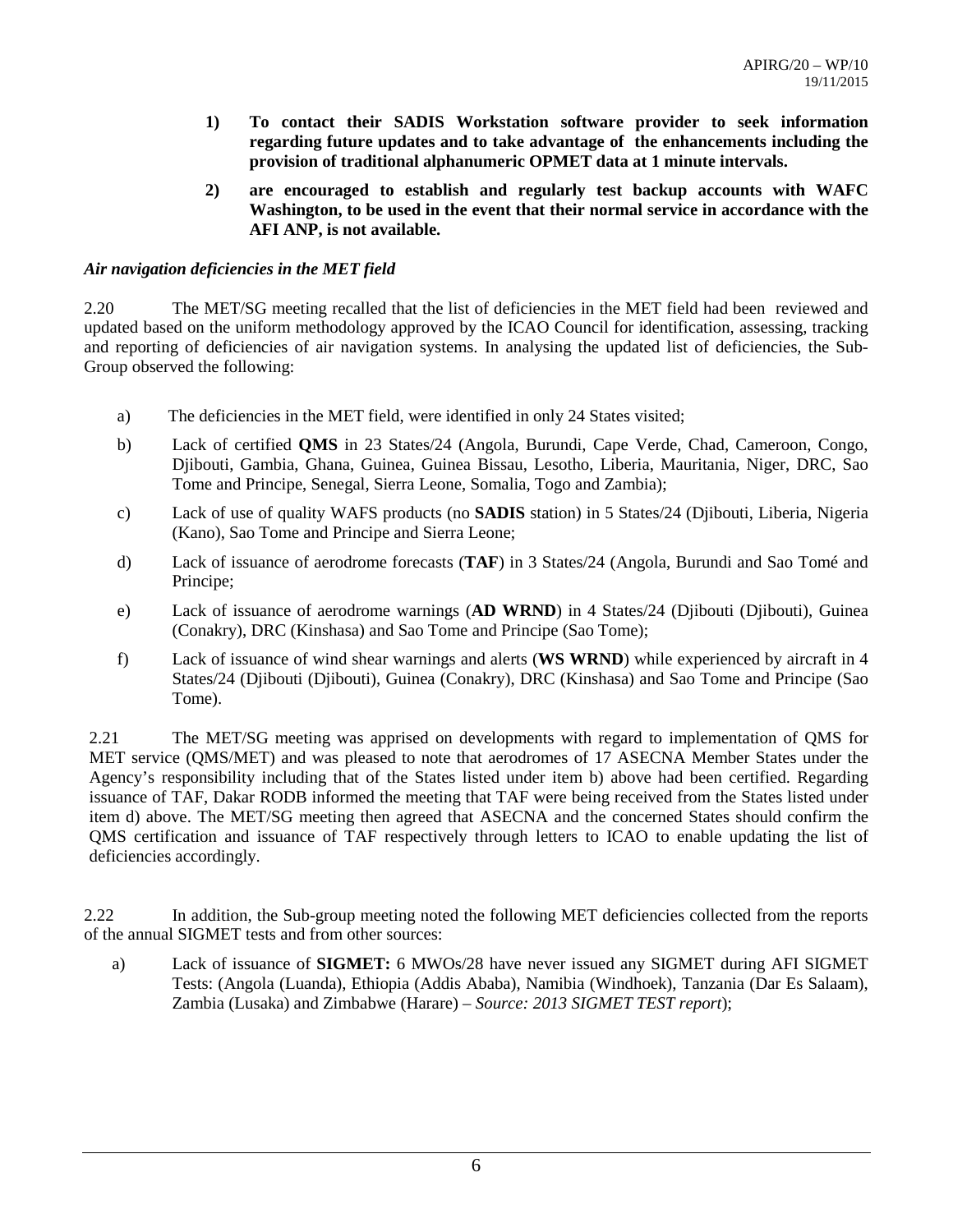- b) AFI Meteorological Bulletins Exchange (**AMBEX**) scheme not fully implemented (Availability of AFI METAR and TAF at Dakar RODB during 3ird quarter of 2014): TAF – 79,51% (ESAF – 76,13% and WACAF – 82,88%), METAR – 51,66% (ESAF -48,05% and WACAF – 55,27%); *source: DAKAR RODB OPMET monitoring on 30 September 2014*);
- c) **ATIS** not implemented: 0/17 (Angola, Cameroon, Congo, Côte d'Ivoire, Gabon, Ghana, Guinea, Kenya, Madagascar, Nigeria, Uganda, Senegal, Tanzania, Zambia and Zimbabwe); *Source: AFI ANP Table AOP/1)*
- d) Lack of implementation of **HF VOLMET**: 0/2 (Congo and Madagascar). *Source: AFI ANP Table ATS/2.*

2.23 Regarding item b) above, the meeting agreed that statistics on availability of OPMET data should be presented using the following thresholds: "above 97%, between 50% and 97% and below 50%". The meeting noted that Dakar RODB does not make distinction in the statistics between the exchange of amended TAF and regular TAF and also between AOP aerodromes and non-AOP aerodromes. The MET/SG meeting then suggested that RODB Dakar corrects its software accordingly.

2.24 The MET/SG agreed that all remaining AFI States should be visited to update the list of air navigation deficiencies in the MET field, and that the States with such deficiencies should endeavor to get them removed through establishing corrective action plans. The Sub-group then formulated the following Draft Conclusion:

## **DRAFT CONCLUSION 20/XX: ACTION PLAN TO REMOVE AIR NAVIGATION DEFICIENCIES IN THE MET FIELD**

# **That,**

- **a) ICAO Regional Offices in Dakar and Nairobi, update the air navigation deficiencies in the MET field in the remaining non-visited AFI States;**
- **b) AFI States where deficiencies still persist, endeavour to establish and implement an action plan aims at removing air navigation deficiencies in the MET field; and**
- **c) AFI RODBs present statistics on availability of OPMET data, using the following thresholds: "above 97% availability, between 50% and 97% availability and below 50% availability".**

#### *Status of implementation of APIRG/19 Decisions and Conclusions related to MET*

2.25 The MET/SG meeting recalled that its updated work programme was endorsed by the APIRG/19 meeting through Decision 19/46. The meeting further recalled that the MET/SG/11 formulated decisions which are contained in the final report available through the following link

[http://www.icao.int/WACAF/Pages/METEOROLOGY-SUB-GROUP-TENTH-MEETING-\(MET-SG-11\).aspx.](http://www.icao.int/WACAF/Pages/METEOROLOGY-SUB-GROUP-TENTH-MEETING-(MET-SG-11).aspx) The Sub-group further recalled that APIRG/19 meeting formulated MET related four (4) Conclusions and two (2) Decisions. The MET/SG meeting reviewed the status of implementation of the MET related APIRG/19 Conclusions and Decisions, MTF/5, ATM/MET/TF/1 and MET/SG/11 Decisions listed in **Appendixes 10D** to this working paper.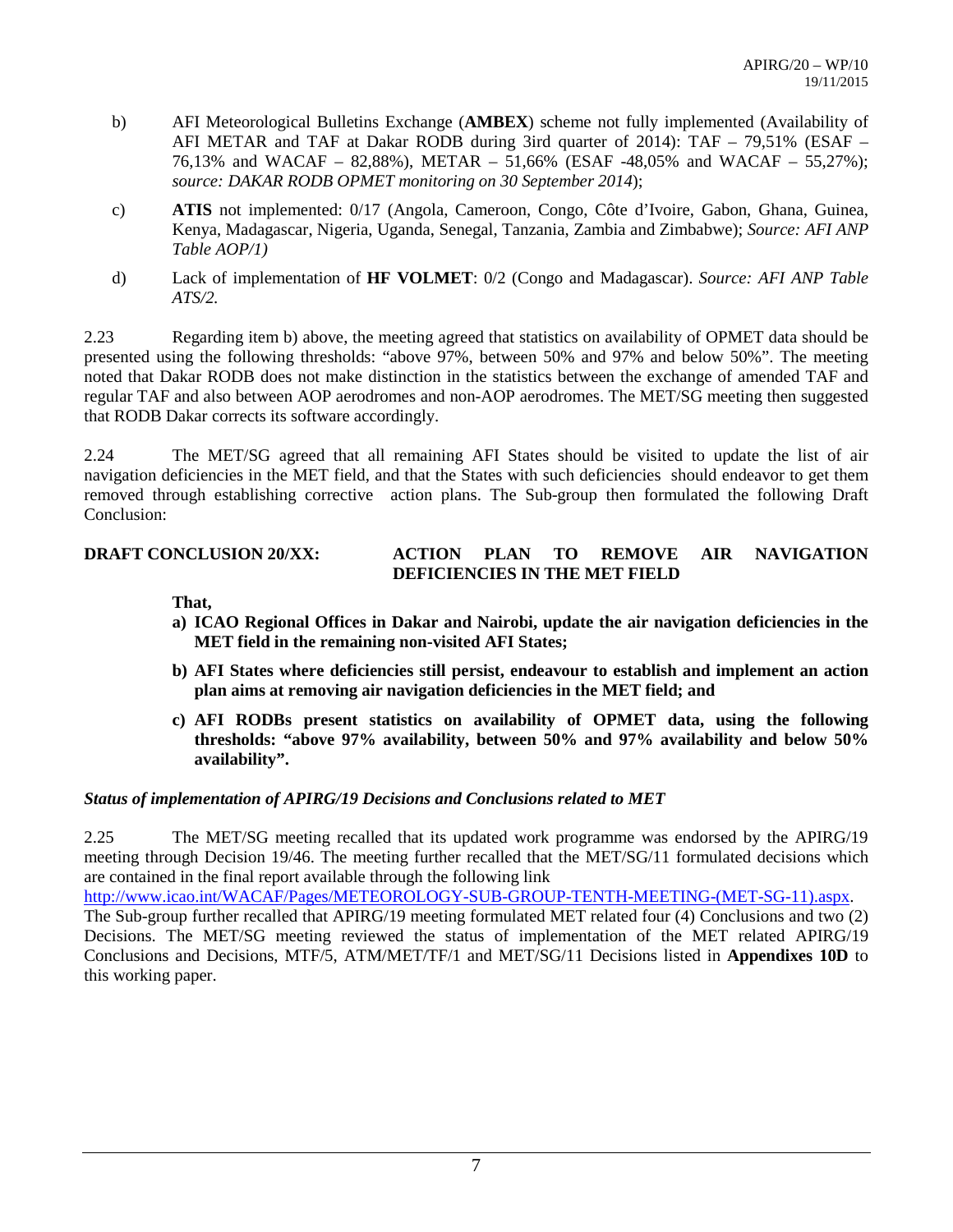2.26 In reviewing **Appendix 10D,** the MET/SG recalled that APIRG/19 meeting agreed that the AFI transition plan for table-driven data representation (XML/GML) should be developed after the MET Divisional meeting scheduled for July 2014. The meeting noted that the MET/14 proposed a global transition plan for tabledriven data representation (XML/GML) for METAR/SPECI, TAF and SIGMET as given in **Appendix 10E** to this working paper. The meeting further recalled that Conclusion 19/44 of APIRG/19 called for the development of capabilities of handling OPMET information in digital format by inviting Dakar and Pretoria RODBs to:

- *"a) start developing capability of handling OPMET data in digital format as soon as possible, after November 2013;*
- *b) test the codes based on OPMET data in digital format (XML/GML) for METAR/SPECI, TAF and SIGMET with a view to fine tuning over the first year (2014); and*
- *c) take a leading role over the transition aspect to XML/GML and provide technical assistance as required to other AFI States in implementing OPMET data in digital format."*

2.27 In this regard, the MET/SG agreed to submit to APIRG/20, the proposed transition plan for the tabledriven data representation (XML/GML) in the AFI region given at **Appendix 10F** to this working paper. The Sub-group consequently formulated the following draft Conclusion:

## **DRAFT CONCLUSION 20/XX: TRANSITION PLAN FOR HANDLING OPMET INFORMATION IN DIGITAL FORMAT IN THE AFI REGION**

#### **That, the information given in Appendix 10F to this working paper, is endorsed as the Transition Plan for handling OPMET Information in Digital Format in the AFI region.**

2.28 For a better understanding and involvement of AFI States in the implementation of the transition plan, the MET/SG meeting agreed that AFI States would need to develop capability of handling OPMET data in digital format. In this regard, the meeting agreed that it would be desirable to conduct training for the personnel of the AMBEX units in the region, thus the MET/SG formulated the following draft conclusion:

#### **DRAFT CONCLUSION 20/XX: TRAINING SEMINARS TO DEVELOP CAPABILITY BUILDING FOR HANDLING OPMET DATA IN DIGITAL FORMAT IN THE AFI REGION**

**That the WMO, in coordination with ICAO, assist AFI States in implementing OPMET Information exchange in Digital format by conducting regional training seminars and workshops in view of:**

- **a) increasing awareness of users of the AFI Meteorological Bulletin Exchange (AMBEX) units, in the exchange of OPMET data in digital format; and**
- b) **expediting the implementation of the AFI Transition Plan for handling OPMET Information in Digital Format.**

2.29 The MET/SG recalled that Decisions 11/04 and 11/06 of the MET/SG/11 meeting, called for the updating of the AFI regional SIGMET Guide and AMBEX Handbook, respectively by the Secretariat.

2.30 The MET/SG meeting noted that on the basis of a regional SIGMET Guide template developed by ICAO HQ, the Secretariat further developed a new edition of the AFI regional SIGMET Guide given in **Appendix 10G** to this working paper. The Sub-group reviewed and updated the new edition. The AMBEX